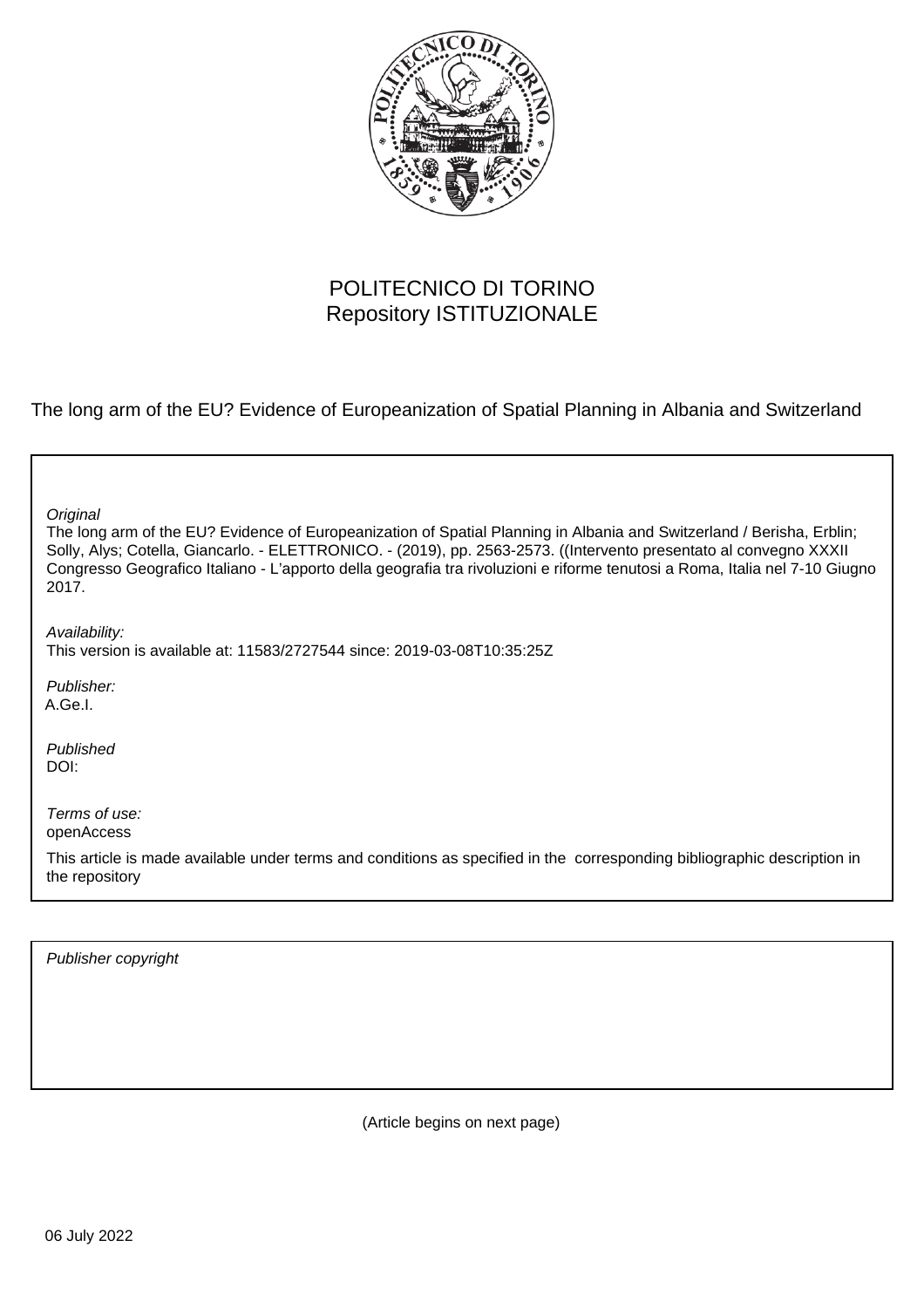ERBLIN BERISHA, GIANCARLO COTELLA, ALYS SOLLY1

# THE LONG ARM OF THE EU? EVIDENCE OF EUROPEANIZATION OF SPATIAL PLANNING IN ALBANIA AND SWITZERLAND

# **1***. Introduction*

The concept of Europeanization has progressively entered spatial planning studies as a consistent approach for interpreting the complexity of outcomes resulting from almost thirty years of European spatial planning experiences (Faludi, 2010; Dühr *et al.*, 2010). Interestingly, this has occurred despite the lack of a formal mandate for spatial planning and territorial policies in the EU legislation. The roots of this phenomenon date back to the inclusion of the 'cohesion' objective in the EU Treaties in late 1980s – as the agreed condition for a balanced integration in terms of "levels of development of the various regions" (former Treaty Establishing the European Community, Art. 158) – that implied a factual engagement of the EU in territorial policies and allowed for the progressive consolidation of a EU territorial governance framework (Cotella, Janin Rivolin, 2015).

Whereas various authors have studied the Europeanization of spatial planning in EU member states (among others: Janin Rivolin, 2003; Giannakourou, 2005; Waterhout, 2007; Stead, Cotella, 2011; Maier, 2012), no significant contribution has yet explored the potential impact that the EU may exert over the SPSs of those countries which, despite not being part of the EU, are subject to the influence of the latter in one way or another – e.g. due to their participation in the EU pre-accession or neighbouring policy, or even to their voluntary participation in selected EU territorial initiatives.

In order to shed some light on the matter, the authors analyse the impact of Europeanization mechanisms on the SPSs of two countries that are in a very different relation with the EU. On the one hand, AL gained EU candidate status in 2014 and is currently undergoing accession negotiations. On the other hand, CH, despite having signed various bilateral agreement with the EU and voluntarily participating in a number of EU territorial actions, has never applied for EU membership. The contribution is structured into three sections. Following this brief introduction, section two presents the conceptual framework upon which the analysis has been built, sketching out the three channels of influence through which the Europeanization of spatial planning is explored. Sections three and four present the results of the analysis for AL and CH respectively. Section five rounds off the contribution, comparing the findings and discussing them in the light of the broader academic debate.

# **2***. The Europeanization of spatial planning: theoretical and methodological approach*

The study conceives Europeanization as an iterative cycle of uploading and downloading influences that links the EU-level territorial governance with the SPSs of the constituent countries (Cotella, Janin Rivolin, 2015). In this light, figure 1 symbolizes the mutual influences occurring between one supranational EU cycle and various national domestic cycles driven by (i) the SPSs of the various domestic domains (the small circle in the figure) and (ii) the EU-level territorial governance taking a similar form and "including" the domestic systems (the large circle in the figure).

<sup>1</sup> Politecnico di Torino.



<u>.</u>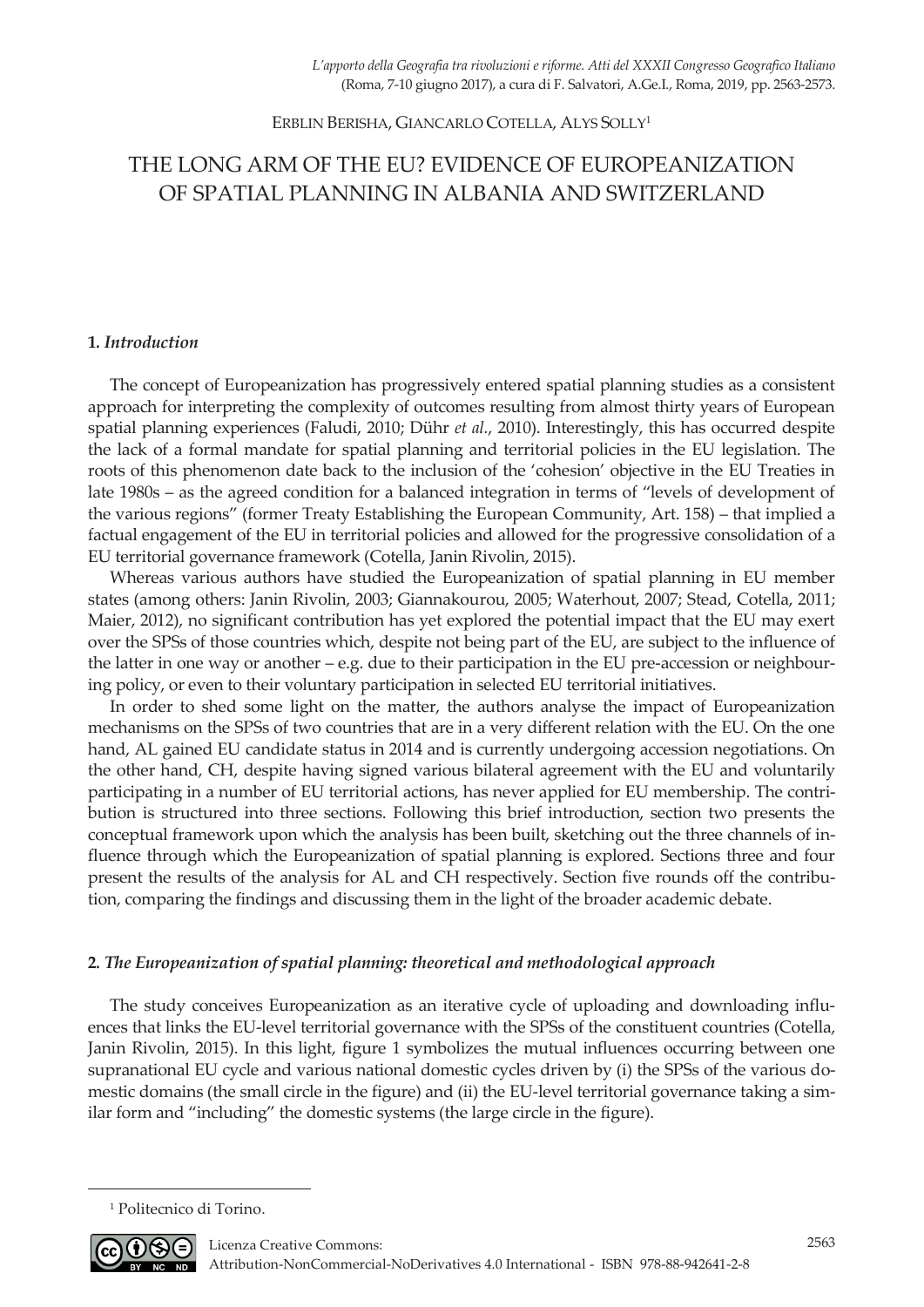

Figure 1. Relations between domestic and EU systems. Source: adapted from Cotella, Janin Rivolin, 2015.

Through an exploration of the relations linking the two realms, it is possible to analytically separate a number of channels of influences that links the EU and the Member states in the field of spatial planning. More in detail, the diagram allows for the identification of a typology of EU influences that includes (i) three types of top-down influence on domestic SPS respectively pivoted around EU legislation, policies and guidance documents and (ii) two types of bottom-up influence through which the European countries potentially influence EU policy-making.

| Type of influence  | <b>Direction</b> | Drivers of change     | Mechanisms of change     |
|--------------------|------------------|-----------------------|--------------------------|
| Structural         |                  | Rules                 | Legal conditionality     |
| Instrumental       | Top-down         | Resources             | Economic conditionality  |
| Dialogic top-down  |                  | Expert knowledge      | Cognitive conditionality |
| Dialogic bottom-up |                  | Expert knowledge      | Cognitive conditionality |
| Practical          | Bottom up        | Interactive knowledge | Social learning          |

Table 1. Typology of influences in EU territorial governance. Source: adapted from Cotella, Janin Rivolin, 2015.

As the countries under scrutiny do not take part in the EU policy cycle, it is reasonable to assume that their influence on the development of EU territorial governance is rather limited. Due to this reason, the analysis focuses only on the top-down impacts that the EU has exerted on AL and CH SPSs. In this light, the following sections will analysis the impact of:

- *Structural influence*, i.e. the indirect impacts that the EU exerts through the development of sectoral legislation in various fields that have implications for spatial planning, such as the environment, energy, transport and competition.
- *Instrumental influence*, i.e. the introduction of recursive incentives for regional policy, systematic territorial cooperation, sustainable urban development etc., that modify the cost-benefit logics of domestic actors and enhance variations in established spatial planning practices.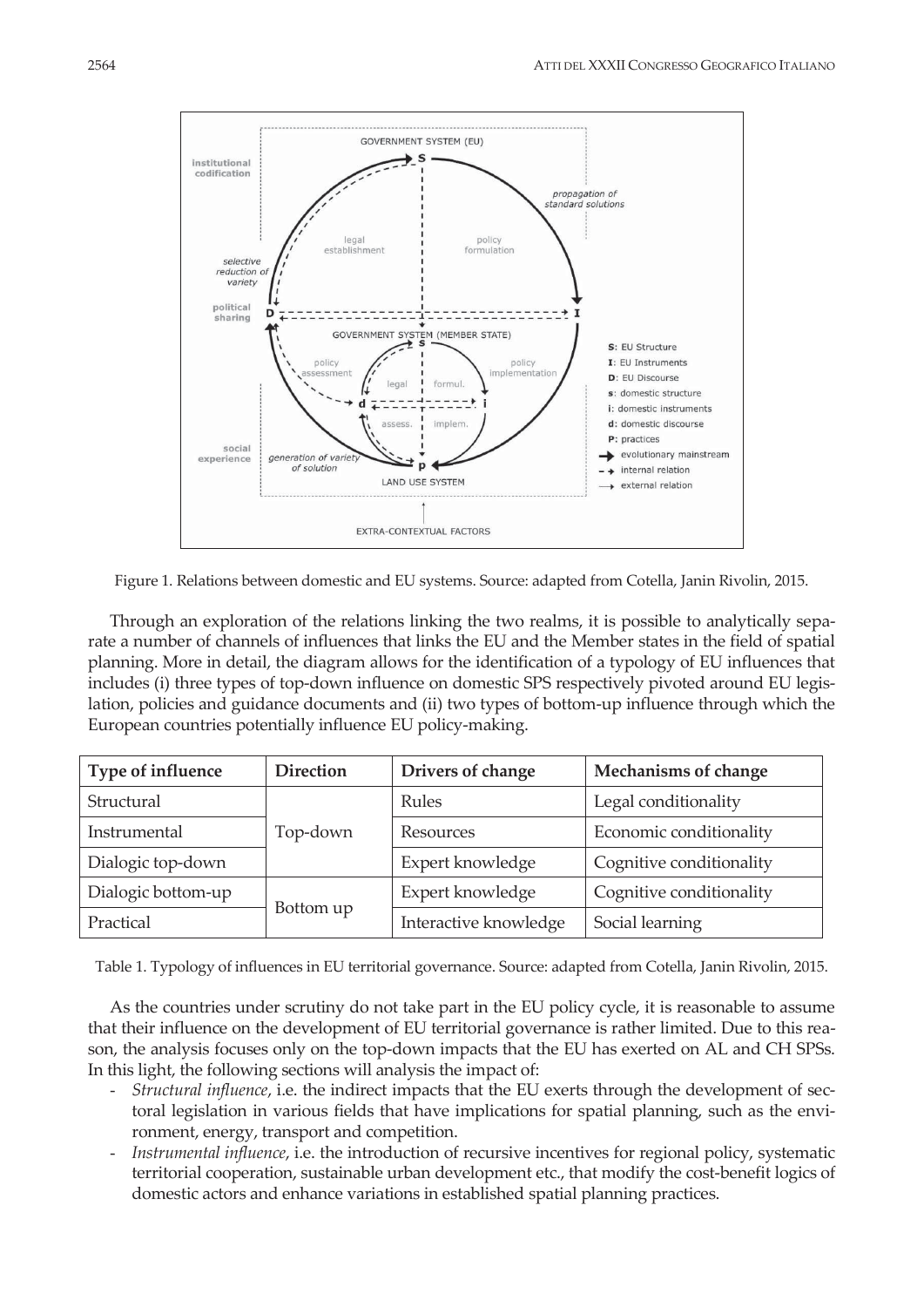- *Discursive influence, i.e. the result of* discursive integration processes through which the concepts and ideas included in the EU guidance documents alter beliefs and expectations of domestic actors.

More in detail, the impact of each channel of influence on the SPSs of AL and CH has been assessed both in terms of the significance of the impact  $-0$  = not significant; 1= scarcely significant; 2 = rather significant; 3 = highly significant – as well as the trend of such intensity –  $\downarrow$  = decreasing;  $\uparrow$  = increasing;  $\leftrightarrow$  = constant,  $\updownarrow$  = swinging. This preliminary synthetic assessment is substantiated through evidence collected through desk research and interviews.

### **3***. Evidence from Albania*

<u>.</u>

### **3.1.** *The traditional approach to spatial planning in Albania and changes since 1990*

Despite the relatively short period running between 1990 and 2016, AL<sup>2</sup> already faced important reforms that completely modified its SPSs from the traditional "urbanistika" approach to a more comprehensive approach to "territorial planning and development". For long time spatial planning in AL has been characterized by a highly hierarchized system where national interests took precedence over local priorities. Despite the fall of the Soviet bloc the introduction of new laws (above all in 1993 and 1998) the logic of urban planning, perceived as a technical and regulative process though which to address urban and territorial development, dominated the spatial planning experience until 2009, when a more radical reform took place, followed by the present law on spatial planning and development passed in 2014. Thanks to the last reforms, the scope of planning has shifted from urban planning to an inclusive territorial planning where sectoral policies and planning levels are mutually interconnected. However, in spite of several crucial changes involving different aspects of planning, like procedures, instruments, competences and responsibilities at the central and local level (excluding from any important responsibility the meso level – Qarku), plan contents, objects and principles, the procedure of allocation of the development rights have remained almost unaltered.

### **3.2.** *The impact of the EU on the Albanian territorial governance and spatial planning system*

Since the Stabilization and Association Agreement entered into force in 2009, the Albanian EU integration path has been faster than ever. As a matter of fact, AL reached the status of Candidate Country in June 2014 showing a progressive integration attitude in transposing EU directives. One year before, precisely in June 2013, the policy paper for the territorial planning and development AL, launched by the Ministry of Urban Planning and Tourism, was adopted. This document explicitly recognises the need for a 'Europeanization' of spatial planning as one of the main challenges for the country, and defines it as an increasing process that will influence the Albanian planning system, both in terms of policies and practices. More in detail, the document states the intention to align the SPS to the ESDP, to the EU sectorial directives, and to the Europe 2020 Strategy. This evidence confirms the domestic SPS general intention to move towards a EU inspired planning system, despite the absence of any formal obligation in this concern.

### **3.2.1.** *Structural influence: the impact of EU sectoral legislation*

Despite the fact that AL is currently only a Candidate Country, the process of EU Directives transposition has already deeply affected its legislative framework. Numerous laws are transposed in several policy sectors interconnected to territorial governance and spatial planning. As illustrated in table 2, the major influences derive from the environmental and transport legislation and from the preaccession negotiation, while there is less impact from competition and energy. The influence intensity is different in respect of the levels while the trend is generally increasing.

<sup>&</sup>lt;sup>2</sup> AL is a republic that has three administrative level with different degree of responsibility in the field of spatial planning: the national level, the meso level represented by Qarku and the local level. However, the meso level has less competences than national and local level.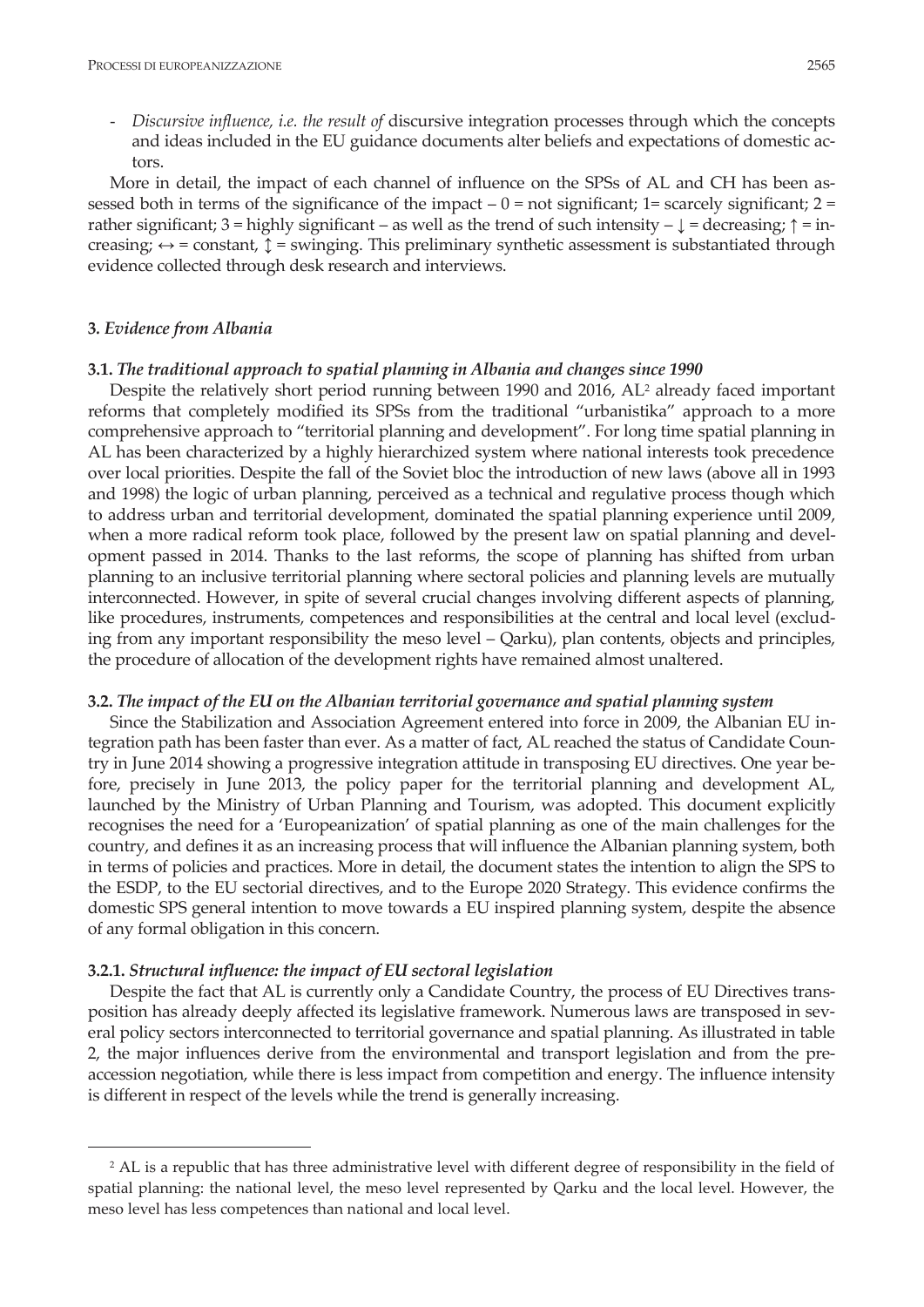|                              | National level  |  | Sub-national level   Local level |                   |           |       |
|------------------------------|-----------------|--|----------------------------------|-------------------|-----------|-------|
|                              | Intensity Trend |  | Intensity                        | Trend             | Intensity | Trend |
| EU competition legislation   |                 |  |                                  | $\leftrightarrow$ |           |       |
| EU energy legislation        |                 |  |                                  | $\leftrightarrow$ |           |       |
| EU environmental legislation | З               |  |                                  | $\leftrightarrow$ |           |       |
| EU transport legislation     |                 |  |                                  | $\leftrightarrow$ |           |       |
| Pre-accession negotiation    |                 |  |                                  | $\leftrightarrow$ |           |       |

Table 2. Evaluation of the EU sectoral Legislation impact on SPS in AL. Source: authors' elaboration.

More in detail, the EU impacted by updating the existing legislative framework and/or introducing new laws, above all transposing the EU Environmental legislation. Hence innovation has been introduced by the Directive on Environmental Impact Assessment (2011/92/EU), the Directive on Strategic Environmental Assessment (Directive 2001/42/EC), the Directive on Habitat (92/43/EEC), the Water Framework Directive (2008/105/EC). Secondly, the EU directive implementation produced a significant institutional restructuring promoting new institutions like NAPA-National Agency for Protected Area, NEA-National Environmental Agency and several departments. Moreover, the directives' transposition induced changes promoting new strategic and action plan instruments like the NES-National Energy Strategy, Marine Environmental Strategy, National Environmental Strategy, National Transport Plan and the Sectoral Transport Strategy. Even more important, changes have involved the planning procedure introducing the EIA-Environmental Impact Assessment, the SEA-Strategic Environmental Assessment and potentially the certification of building energy conformity (still to be adopted). Last but not least, the transposition of the EU directives and their implementation are responsible for introducing new concepts and paradigms in the AL SPS.

## **3.2.2.** *Instrumental Influence: the impact of EU policy*

As a candidate state, in AL the influence of the EU policies has impacted less. As illustrated in table 3, in the case of both EU cohesion policy and EU urban policy no impact has been registered while little influence has been listed for European territorial cooperation. Similarly, rural development policy seems to have a moderate impact while, on the contrary, pre-accession and neighbourhood policy seems to have a significant impact. As can be observed, the impacts are different in each planning level while the trend is increasing.

|                                           | National level  |     | Sub-national level |                   | <b>Local level</b> |     |
|-------------------------------------------|-----------------|-----|--------------------|-------------------|--------------------|-----|
|                                           | Intensity Trend |     | Intensity          | Trend             | Intensity Trend    |     |
| EU cohesion policy                        | N/A             | N/A | N/A                | N/A               | N/A                | N/A |
| European territorial cooperation          |                 |     | $\left( \right)$   | $\leftrightarrow$ |                    |     |
| EU urban policy                           | N/A             | N/A | N/A                | N/A               | N/A                | N/A |
| EU rural development policy               | $\overline{2}$  |     | $\left($           | $\leftrightarrow$ |                    |     |
| Pre-accession and neighbourhood<br>policy | 3               |     | $\left( \right)$   | $\leftrightarrow$ |                    |     |

Table 3. Evaluation of the EU policy impact on SPS in AL. Source: authors' elaboration.

Overall, some aspects shall be underlined in order to highlight the main changes in AL due to the EU impact. First of all, the introduction of the programming period has obliged AL to align its programming period to the EU. Secondly, the introduction of the strategic approach was the basis for the launching of several strategic plans and programs. The promotion of the integration approach has contributed to transform the sectoral perspective to a more adequate cross sectoral one. More in de-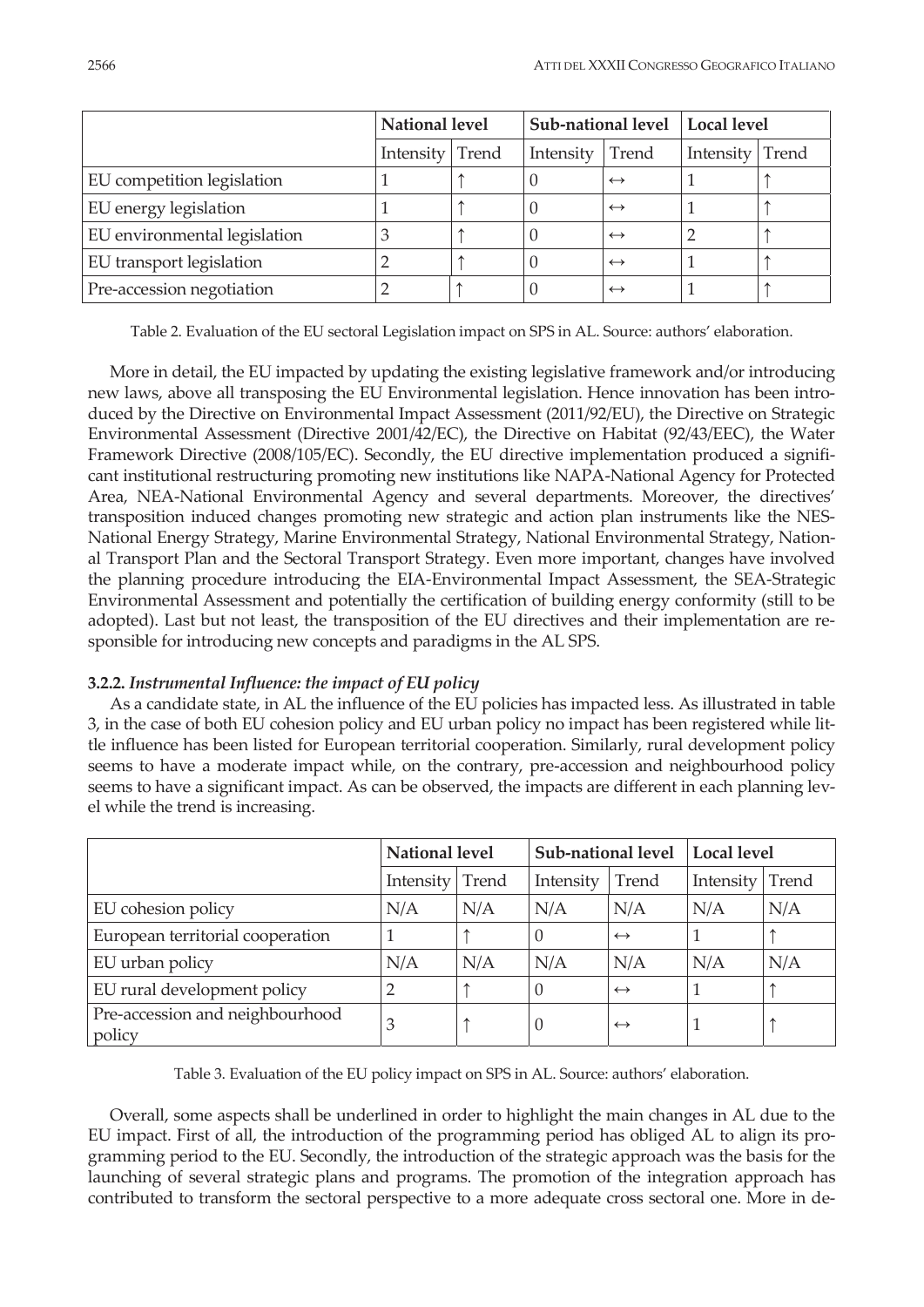**.** 

tail, regarding the EU pre-accession and neighbouring policy – at the national level several strategic programs have been launched in different fields aiming at applying the Instrument for Pre-accession Assistance (IPA). In fact, the CBC-Cross Border Cooperation segment of the IPA fund is playing an important role in sharing competences and projects across neighbouring countries. In this respect, several initiatives have been undertaken to harmonize national (strategic) and local planning instruments. While, referring to the EU rural development policy, AL is part to the Common Agricultural Policy (CAP) through IPA rural development funds. As a consequence of CAP's provisions and indications, several strategic plans were launched (among other, Rural Development Program 2014-2020 funded by IPA, Inter-Sectoral Strategy for Agriculture and Rural Development 2014-2020).

## **3.2.3.** *Dialogic Influence: the impact of the EU Discourse*

As mentioned above, the registered shifting from urban planning and urbanism logics to a territorial planning and development approach is not just a legislative aspect, but is fully related to the conceptual metamorphosis from urban planning to a spatial planning approach.

|                                          | National level  |     | Sub-national level |                   | Local level |       |
|------------------------------------------|-----------------|-----|--------------------|-------------------|-------------|-------|
|                                          | Intensity Trend |     | Intensity          | Trend             | Intensity   | Trend |
| EU development strategies <sup>3</sup>   |                 |     |                    | $\leftrightarrow$ |             |       |
| EU spatial policy documents <sup>4</sup> |                 |     |                    | $\leftrightarrow$ |             |       |
| EU urban agenda <sup>5</sup>             |                 |     |                    | $\leftrightarrow$ |             |       |
| ESPON Programme <sup>6</sup>             | N/A             | N/A | N/A                | N/A               | N/A         | N/A   |

Table 4. Evaluation of the EU discourse impact on SPS in AL. Source: authors' elaboration.

In this regard, the EU discourse, in particular, and of the international discourses, in general, played a crucial role on influencing the national spatial planning discourse. As shown in table 4, except the ESPON programme that does not produce substantial effects (Albania neither took part to the programme, nor was targeted by its studies), some relevant influence was exerted through a number of EU development strategies and spatial policy documents as well as through the EU urban agenda.

Indeed, analysing the large number of national strategies, documents, policy guidelines, recommendations, plans and etc., it seems that the ESDP guidelines (above all) have had a conspicuous impact on the spatial planning AL discourse, however not often translating into practice. Concepts as polycentric development, subsidiarity, rural development, integrated transport system, conservation of natural and cultural heritage, etc., have become hegemonic concepts within the domestic discourse (Cotella, Berisha, 2016a, b). Other topics such as decentralization and self-government coming from EU directives and general recommendation are fully addressed in the planning debate. However, as had happened in other contexts, the incorporation of these notions in different planning documents has been often misinterpreted and not well contextualized for different local reasons like political will, lack of expertise at the local level, and lack of academic debate (Cotella *et al.*, 2012; Adams *et al.*, 2013). Most importantly, in fact, the domestic territorial knowledge community until now appeared unpre-

<sup>&</sup>lt;sup>3</sup> The EU development strategies includes the Lisbon and Gothenburg Strategies and the EU2020 Strategy.

<sup>4</sup> The EU spatial policy documents include the ESDP, the EU Territorial Agenda, the EU Territorial Agenda 2020, the EC Green paper on territorial cohesion.

<sup>&</sup>lt;sup>5</sup> The EU urban agenda and related documents includes the Green paper on the urban environment, the Leipzig Charter on sustainable cities, and all the documents developed within the European Commission Urban Development Group.

<sup>6</sup> The ESPON programme include applied research projects, targeted analyses, the development of visual representations of the European territory in forms of maps and scenarios, the development of the ESPON database.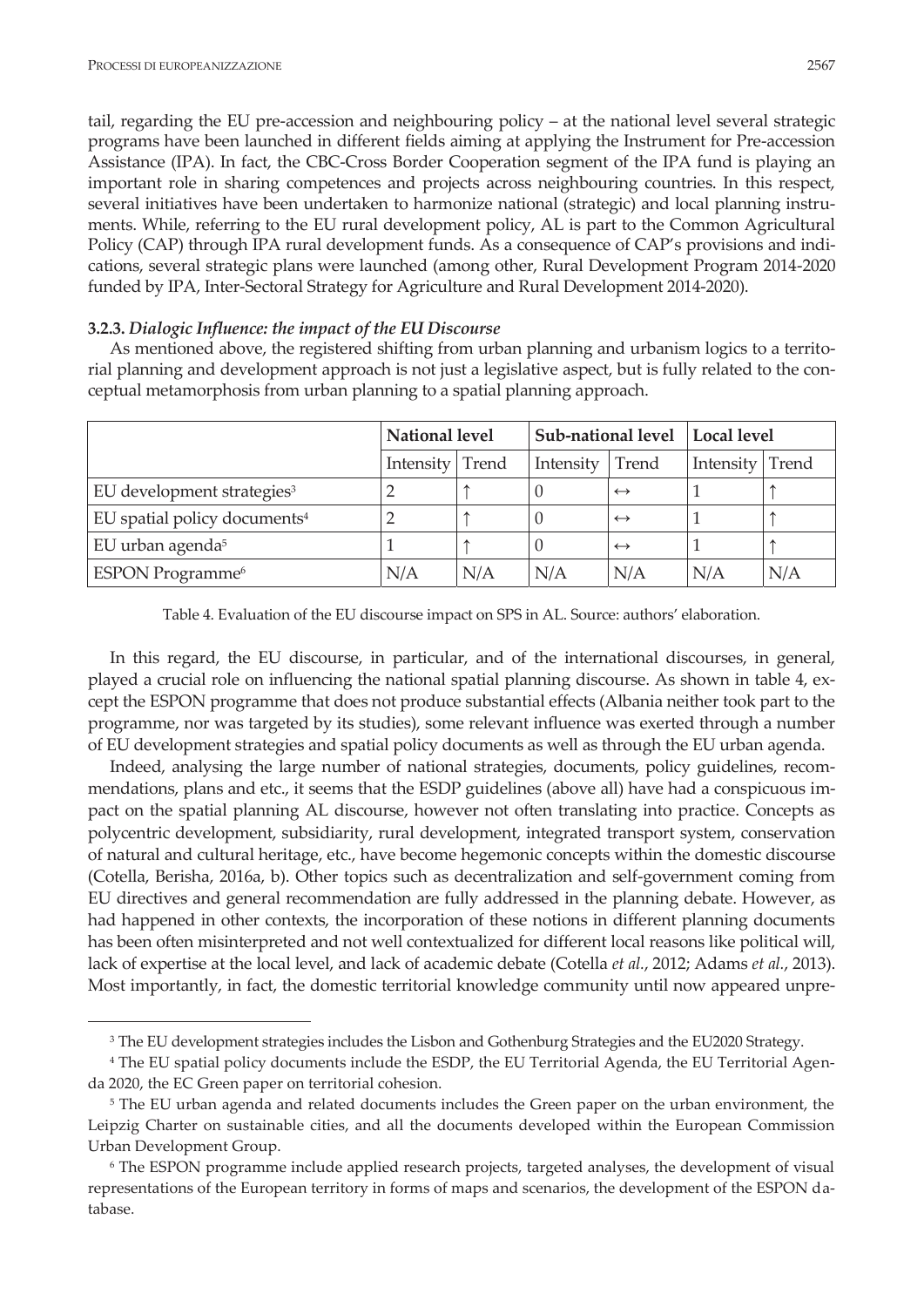pared to receive and literally translate EU notions in the local language and/or often the translation is incorrect and in certain cases the using of foreign terminology generated misunderstandings.

## **4***. Evidence from Switzerland*

## **4.1.** *The traditional approach to spatial planning in Switzerland and changes since 1990*

In CH7, spatial planning methods and issues have changed considerably in recent years and the planning process is moving towards more flexibility and a strategic management of the territory, integrating the concept of sustainability, supporting private-public partnerships and negotiationoriented planning (Gerber, 2016). The country's use of direct democracy to face land use challenges is particularly relevant in this regard, as can be seen in the 2013 referendum. On 3 March 2013, the Swiss population was called to vote on whether to limit building land, tightening the Federal Law on land use. This referendum led to the 2014 partial revision of the 1979 Federal Law on Spatial Planning, which, together with the 1999 Federal Constitution, is the legal structure of the territorial development of the country. The Federal Government has proposed a second phase of the 2014 partial revision of the Federal Law of Spatial Planning, and is drawing up a project together with the cantons and municipalities, gradually involving other interested groups<sup>8</sup>.

## **4.2.** *The impact of the EU on the Swiss territorial governance and spatial planning system*

Because CH is not an EU member, the influence of EU policies is stronger than that of EU directives and sectoral legislation. This can be seen in the increasing adoption and implementation of new cycles of European policies, such as the current Interreg and URBACT projects. Nevertheless, the Federal Office for Spatial Development (ARE) points out that it is vital for a small country like CH, whose cantons and infrastructure are closely bound up with those of its European neighbours, to maintain a close dialogue with partners outside its borders. With this in mind, ARE, on its website, declares its intention to pursue the following goals: «we want to contribute actively to European spatial planning; we are seeking to integrate our urban system into that of the rest of Europe; and we are striving for the closest possible cooperation among Europe's rural and Alpine regions»9. In any case, compared to the past, an increasing involvement in EU activities and projects can be detected.

### **4.2.1.** *Structural Influence: the impact of EU sectoral legislation*

As noted above, CH is not a member of the EU and so there is no legal conditionality pushing for the transposition of EU sectoral legislation on the country's SPS. There is, however, a certain amount of indirect influence and there are shared initiatives, such as the bilateral agreements and the EU projects in which CH participates. In fact, as we can see from table 5, there has been an increase of attention in: energy legislation (e.g. open new opportunities in the market of renewable energy throughout Europe; Swiss goals largely correspond to the EU's targets); environmental legislation (e.g. the creation of the Emerald Network in November 2016); transport legislation (e.g. the Gotthard tunnel opened in December 2016; the national policy takes into major consideration the key European transport corridors).

CH has been negotiating with the EU on a bilateral agreement in the electricity sector since 2007, also to better regulate cross-border electricity trading. As can be observed in the Swiss Energy Strate-

**.** 

<sup>7</sup> CH is a federal republic and has three main levels of government, each involved in planning: the national or confederation level, the cantonal and the local level. The Cantons especially have considerable autonomy.

<sup>8</sup> The consultation phase has ended on 15 May 2015 and towards the middle of 2017 the Federal Council will take a decision on implementation.

<sup>9</sup> www.are.admin.ch.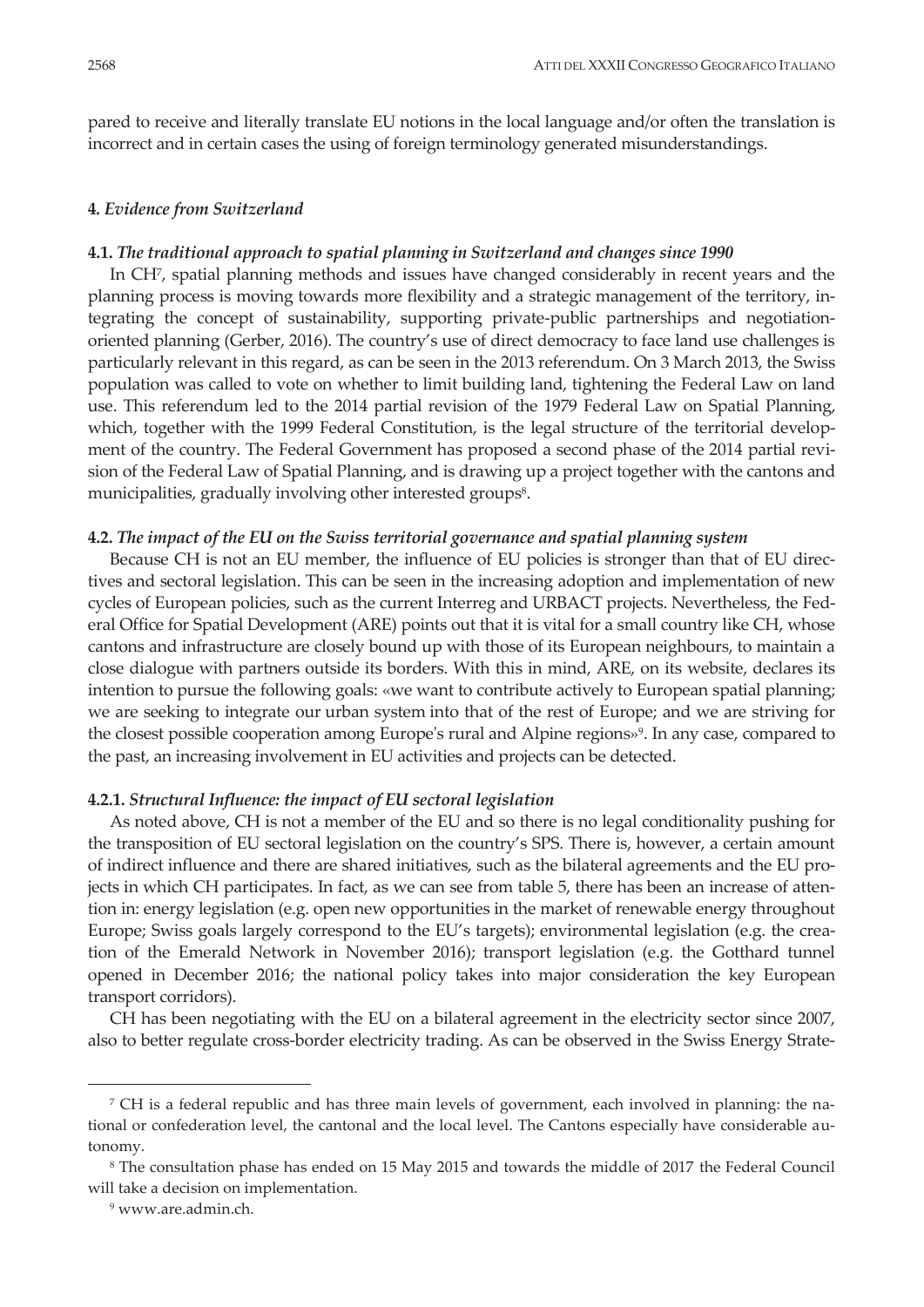<u>.</u>

gy 2050 on renewable energies, the country is pursuing its own goals which mainly correspond to EU's targets. Moreover, since 18 November 2016, CH, together with Belarus and Ukraine, has officially adopted the Emerald Network, the equivalent of Natura 2000 in non EU countries. As regards the impact of EU transport legislation, the national transport policy and planning takes into major consideration key European transport corridors, such as the Rhine-Alpine Corridor.

|                              | <b>National level</b> |                   | Sub-national level   Local level |                   |                  |                   |
|------------------------------|-----------------------|-------------------|----------------------------------|-------------------|------------------|-------------------|
|                              | Intensity Trend       |                   | Intensity                        | Trend             | <b>Intensity</b> | Trend             |
| EU competition legislation   |                       | $\leftrightarrow$ |                                  | $\leftrightarrow$ |                  | $\leftrightarrow$ |
| EU energy legislation        |                       |                   |                                  |                   |                  |                   |
| EU environmental legislation |                       |                   |                                  |                   |                  |                   |
| EU transport legislation     |                       |                   |                                  |                   |                  |                   |
| Pre-accession negotiation    | N/A                   | N/A               | N/A                              | N/A               | N/A              | N/A               |

Table 5. Evaluation of the EU sectoral Legislation impact on SPS in CH. Source: authors' elaboration.

# **4.2.2.** *Instrumental Influence: the impact of EU policy*

The implementation and influence of European policies, through projects such as Interreg and URBACT, has led to increased trans-national cooperation and encouraged dialogue, especially in the Swiss cross-border regions and municipalities. Indeed, the Interreg incentive programme and its projects are important for CH and constitute a significant part of the Swiss regional policy. As regards URBACT, all Swiss cities can participate as partners in the network, developing international contacts, exchanging experiences and disseminating knowledge with other cities facing similar challenges to theirs. The influence of EU policies can also be seen in the creation of the New Regional Policy (NRP) which promotes European territorial cooperation, as well as innovation, value creation and competitiveness in a sustainable way. In general, current Swiss regional policy can be considered to be increasingly designed to establish competitive, supraregional, supracantonal and international value creation systems (see tab. 6).

Although CH is not a member of the EU and therefore outside direct implementation of EU Cohesion Policy, it nevertheless makes an independent contribution to EU Cohesion Policy (Swiss Federal Department of Foreign Affairs FDFA, December 2016).

|                                           | National level  |     | Sub-national level |                   | <b>Local level</b> |                   |
|-------------------------------------------|-----------------|-----|--------------------|-------------------|--------------------|-------------------|
|                                           | Intensity Trend |     | Intensity          | Trend             | Intensity   Trend  |                   |
| EU cohesion policy                        | N/A             | N/A | N/A                | N/A               | N/A                | N/A               |
| European territorial cooperation          | 2               |     |                    |                   |                    | $\leftrightarrow$ |
| EU urban policy                           |                 |     |                    | $\leftrightarrow$ |                    |                   |
| EU rural development policy <sup>10</sup> | N/A             | N/A | N/A                | N/A               | N/A                | N/A               |
| Pre-accession and neighbourhood<br>policy | N/A             | N/A | N/A                | N/A               | N/A                | N/A               |

Table 6. Evaluation of the EU policy impact on SPS in CH. Source: authors' elaboration.

For example, with the enlargement contribution (Memorandum of Understanding with the Euro-

<sup>10</sup> Because of its traditional strong respect for local identities and procedures, Swiss rural development policy follows national legislation rather than EU directives, and is highly localised at both the cantonal and communal level.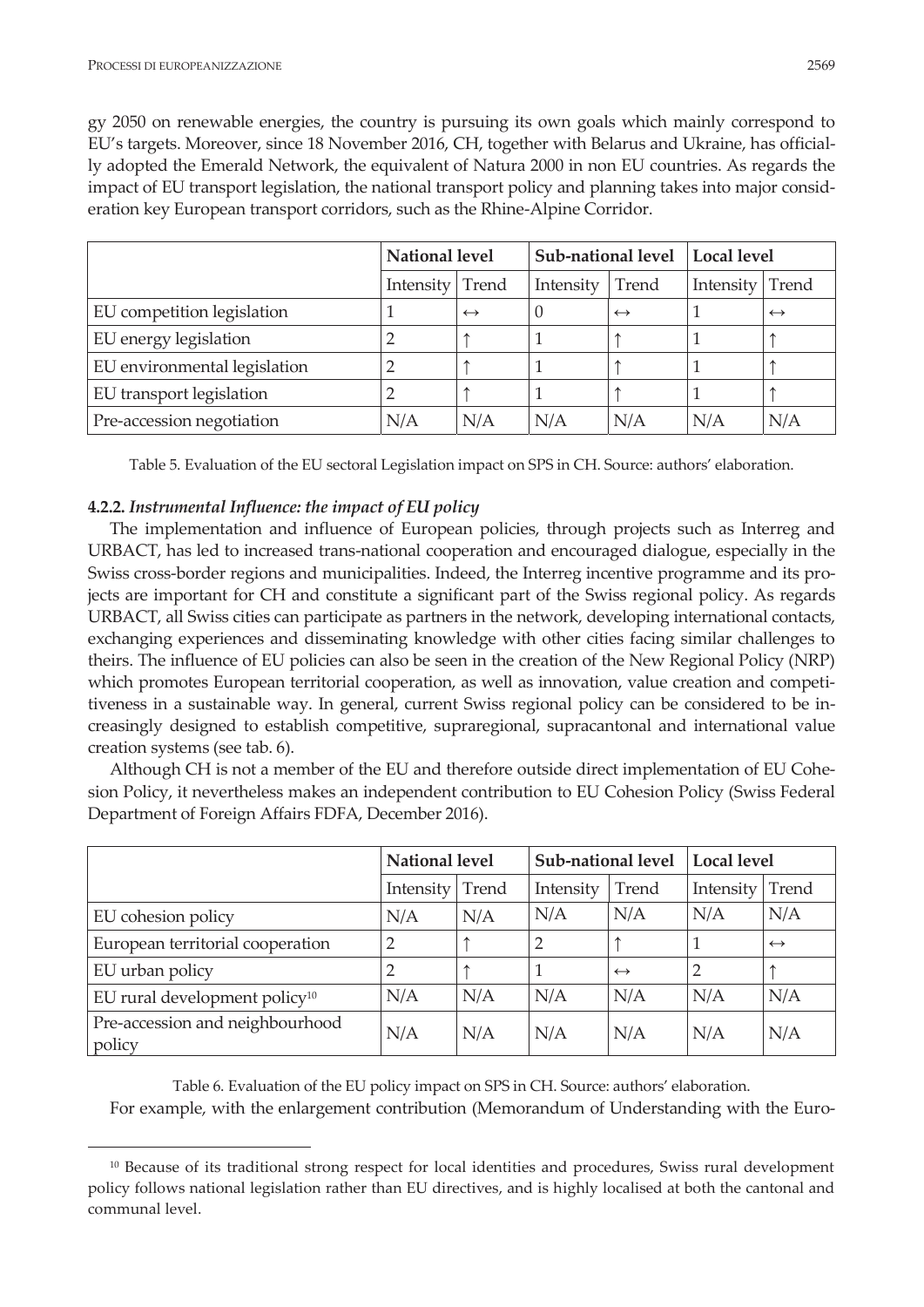pean Community of 27 February 2006), CH participates in the reduction of economic and social disparities within the enlarged European Union (implemented with the ten bilateral framework agreements signed in Bern on 20th December 2007). CH is currently participating in Interreg V (A-B-C) for the programming year 2014-2020 (e.g. Alpine Space). Indeed, the Interreg projects have increasingly strengthened cooperation and encouraged dialogue in the Swiss cross border regions and municipalities<sup>11</sup>. As regards the impact of EU urban policy, URBACT III (2014-2020) includes the EU countries as well as CH and Norway. The cities of Zurich, Basel and Lugano have been participating in URBACT projects, improving and strengthening the partnership and cooperation with neighbouring municipalities. Moreover, on a macroeconomic scale, Swiss agricultural policy has followed a historical path similar to that of the EU Common Agricultural Policy.

# **4.2.3.** *Dialogic Influence: the impact of EU Discourse*

EU policy documents, strategies and initiatives, such as the ESDP, have brought, to a certain extent, changes within the Swiss planning discourse (see tab. 7). For example, CH shares the same aims as the ESDP, such as 'a polycentric urban development and a new relationship between urban and rural areas, 'equal access for all European regions to infrastructure and know-how', and 'prudent management of the natural and cultural heritage' (OECD, 2002, p. 91).

|                             | National level  |                   | Sub-national level   Local level |                   |                 |                   |
|-----------------------------|-----------------|-------------------|----------------------------------|-------------------|-----------------|-------------------|
|                             | Intensity Trend |                   | Intensity                        | Trend             | Intensity Trend |                   |
| EU development strategies   |                 | $\leftrightarrow$ |                                  | $\leftrightarrow$ |                 | $\leftrightarrow$ |
| EU spatial policy documents |                 |                   |                                  | $\leftrightarrow$ |                 | $\leftrightarrow$ |
| EU urban agenda             |                 |                   |                                  | $\leftrightarrow$ |                 |                   |
| <b>ESPON Programme</b>      |                 |                   |                                  | $\leftrightarrow$ |                 | $\leftrightarrow$ |

Table 7. Evaluation of the EU discourse impact on SPS in CH. Source: authors' elaboration.

According to the OECD (2002, p. 91), even though CH is not an EU member and is not included in the European Spatial Development Perspective (ESDP), the country commented on the first draft during the process of preparation. Yet, CH has been witnessing a «fading level of interest in the application of ESDP ideas» (ESPON, 2006, p. 106). Since 2002, CH has also been participating in ESPON programmes. ARE, on its website, declares that the participation in the ESPON programme has also helped CH establish a number of valuable relationships and build up its own international network of long-term international partners. Moreover, since the late 1990s, integrated approaches to urban development have become increasingly important in CH.

# **5***. Discussion: The long arm of the EU?*

**.** 

As argued by several authors, the Europeanization of a planning system can be observed from different perspectives (Cotella, Janin Rivolin, 2015). Researchers like Janin Rivolin and Faludi (2005) link this influence to the consolidation of an EU multi-level governance framework, while others emphasize the process of institutional transformation of the domestic context (Giannakourou, 2005; Maier, 2012) or suggest focusing attention on discursive integration processes that lead to co-generation and more or less structured exchange of knowledge (Böhme, 2002; Adams *et al.*, 2011; Cotella *et al.*, 2012). The richness and variety of interpretations are, however, complementary to each other. Be this as it

<sup>11</sup> A new transnational instrument also addresses EU macro-regional strategy for the Alpine Region (EU-SALP), involving Austria, France, Germany, Italy, Liechtenstein, Slovenia and Switzerland.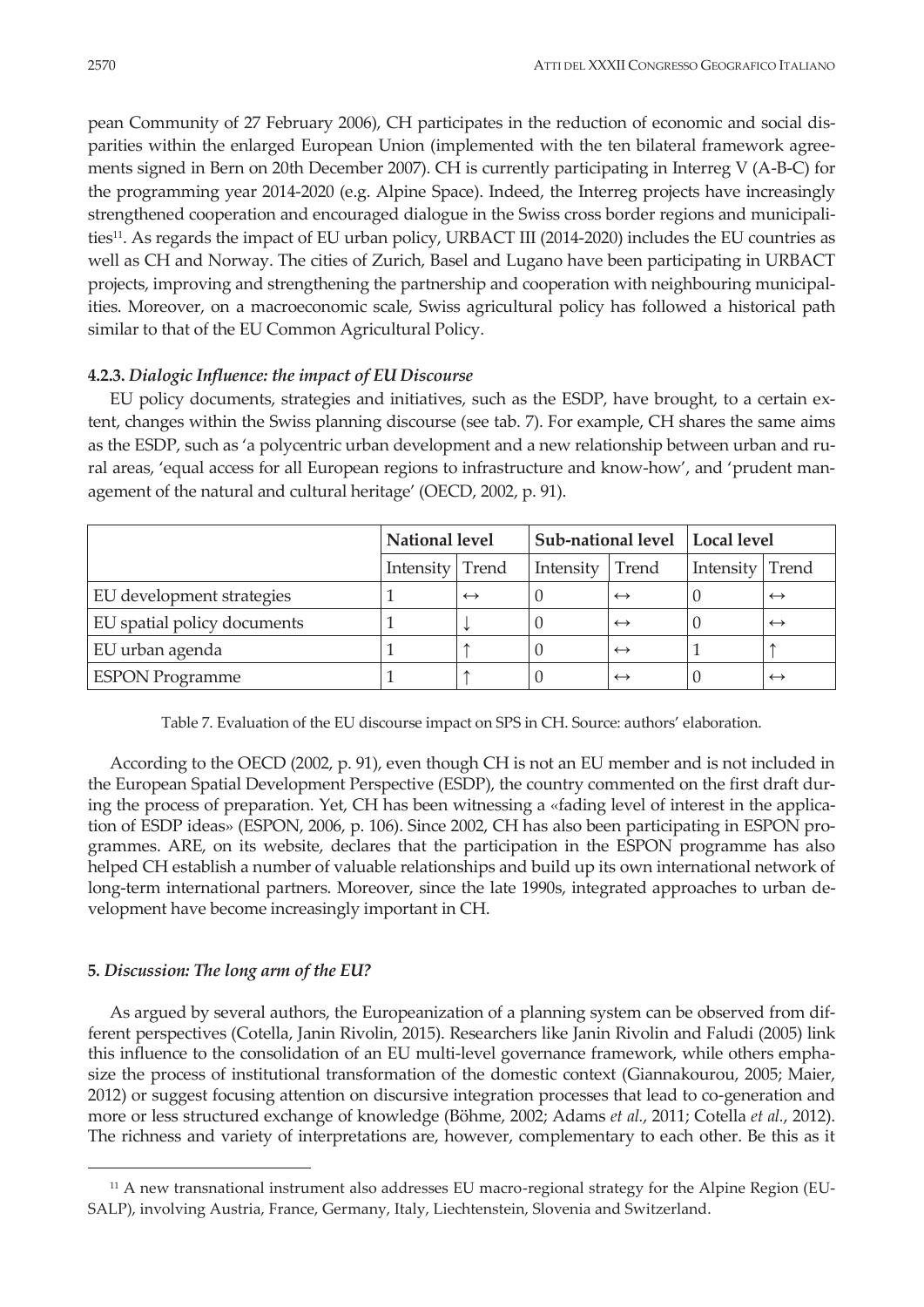may, scarce attention has been dedicated until now to the potential impact that the EU may exert upon aspirant members or neighbouring countries that have no intention to join.

Building on this awareness, this contribution aims to answer a guiding question, i.e. whether the long arm of the EU reaches out to these countries too and, if so, how. Table 8 compares how structural influences affect the SPS in AL and CH. As shown above, there are some areas, especially competition and energy, that have the same impact both at the national and local level12. Similarities are present also regarding transport and environmental legislation. It is interesting to note that the EU has influenced both countries in a similar way despite the different integration perspectives. In this light, one could argue that AL's willingness to join the EU has been balanced by CH's pragmatic attitude, that has led it to establish mutually beneficial cooperation with the EU.

|                                                | AL              |                      |                | <b>CH</b>           |                     |                     |  |  |
|------------------------------------------------|-----------------|----------------------|----------------|---------------------|---------------------|---------------------|--|--|
|                                                | <b>National</b> | Sub-<br>national     | Local          | National            | Sub-<br>national    | Local               |  |  |
| EU competition                                 | 1 <sup>†</sup>  | $() \leftrightarrow$ | 1 <sub>1</sub> | $1 \leftrightarrow$ | $0 \leftrightarrow$ | $1 \leftrightarrow$ |  |  |
| legislation                                    |                 |                      |                |                     |                     |                     |  |  |
| EU energy legislation                          | 1 <sub>1</sub>  | $() \leftrightarrow$ | 1 <sup>†</sup> | 2 <sub>1</sub>      | 1 <sup>†</sup>      | 1 <sup>†</sup>      |  |  |
| EU environmental                               | 3 <sup>†</sup>  | $() \leftrightarrow$ | 2 <sup>†</sup> | 2 <sub>1</sub>      | 1 <sup>†</sup>      | 1 <sup>†</sup>      |  |  |
| legislation                                    |                 |                      |                |                     |                     |                     |  |  |
| EU transport legislation                       | 2 <sup>†</sup>  | $() \leftrightarrow$ | 1 <sup>†</sup> | 2 <sub>1</sub>      | 1 <sup>†</sup>      | 1 <sup>1</sup>      |  |  |
| Pre-accession negotia-<br>tion (if applicable) | 2 <sub>1</sub>  | $() \leftrightarrow$ | 1 <sub>1</sub> | N/A                 | N/A                 | N/A                 |  |  |

Table 8. Comparison of the structural impacts between AL and CH. Source: authors' elaboration.

When it comes to analysing the instrumental impacts (see tab. 9), certain differences emerge. As illustrated, excluding the territorial cooperation area, where the impact is relatively high in CH and less important in AL, the majority of areas are not comparable at all. This diversity is mainly based on the fact that AL is not allowed to participate in EU cohesion and urban policy, while CH has made bilateral agreements with the EU to be included in some policies and projects, and has also contributed to certain areas of EU Cohesion policy.

|                                           | AL              |                      |                | <b>CH</b>       |                     |                     |
|-------------------------------------------|-----------------|----------------------|----------------|-----------------|---------------------|---------------------|
|                                           | <b>National</b> | Sub-<br>national     | Local          | <b>National</b> | Sub-<br>national    | Local               |
| EU cohesion policy                        | N/A             | N/A                  | N/A            | N/A             | N/A                 | N/A                 |
| European territorial<br>cooperation       | 1 <sup>†</sup>  | $() \leftrightarrow$ | 1 <sub>1</sub> | 2 <sub>1</sub>  | 2 <sub>1</sub>      | $1 \leftrightarrow$ |
| EU urban policy                           | N/A             | N/A                  | N/A            | 2 <sub>1</sub>  | $1 \leftrightarrow$ | $\overline{2}$      |
| EU rural development<br>policy            | 2 <sub>1</sub>  | $() \leftrightarrow$ | 1 <sub>1</sub> | N/A             | N/A                 | N/A                 |
| Pre-accession and<br>neighbourhood policy | 3 <sup>†</sup>  | $() \leftrightarrow$ | 1 <sub>1</sub> | N/A             | N/A                 | N/A                 |

Table 9. Comparison of the instrumental impacts between AL and CH. Source: authors' elaboration.

<u>.</u>

<sup>&</sup>lt;sup>12</sup> The subnational level for AL has not been affected at all.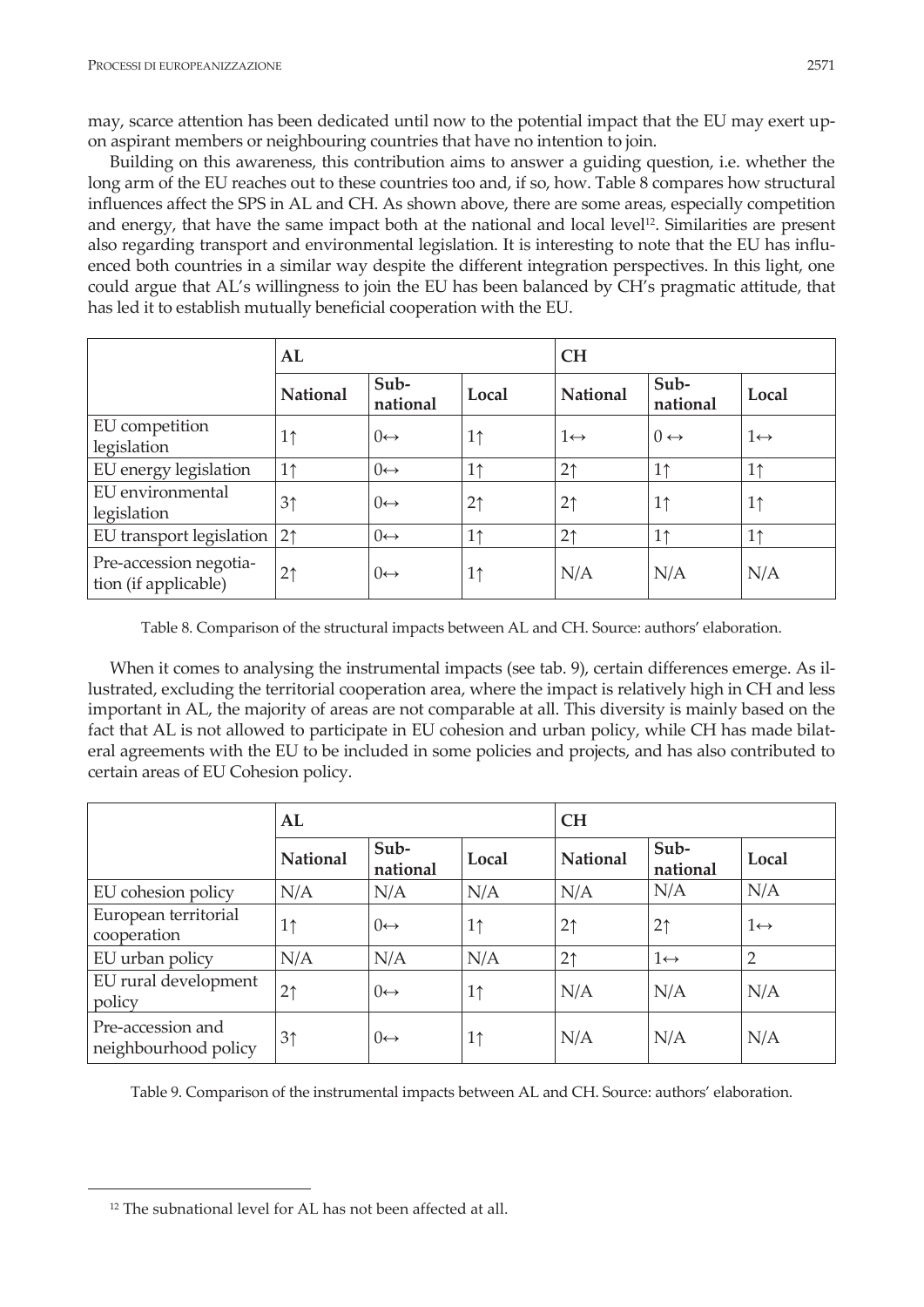Finally, table 10 compares the dialogic impacts on the two countries. As has been highlighted, the EU discourse seems to have much more impact in AL than in CH due to two main reasons. First, because CH has only been partially involved, for example submitting comments during the draft process of the documents (e.g. for the ESDP). The second reason is much more path dependent; indeed, while CH's SPS developed throughout the past century in a comprehensive integrated way, AL's SPS developed within the context of the communist bloc, hence has needed to align to the western type economic model as well as to EU concepts and its discursive arena.

To conclude, the contribution shows that the long arm of the EU is able to influence EU nonmember States SPSs to a variable extent, and this influence largely depends on multiple issues, foremost among which are the actual motivation of a country to interact with the EU, as well as the pathdependent logics that permeate that country's domestic context.

|                                | AL              |                      |                | <b>CH</b>           |                      |                      |  |
|--------------------------------|-----------------|----------------------|----------------|---------------------|----------------------|----------------------|--|
|                                | <b>National</b> | Sub-<br>national     | Local          | <b>National</b>     | Sub-<br>national     | Local                |  |
| EU development<br>strategies   | 2 <sub>1</sub>  | $() \leftrightarrow$ | 1 <sup>†</sup> | $1 \leftrightarrow$ | $() \leftrightarrow$ | $() \leftrightarrow$ |  |
| EU spatial policy<br>documents | 2 <sub>1</sub>  | $() \leftrightarrow$ | 1 <sub>1</sub> | $1\downarrow$       | $() \leftrightarrow$ | $() \leftrightarrow$ |  |
| EU urban agenda                | 1↑              | $() \leftrightarrow$ | 1 <sup>†</sup> | 11                  | $() \leftrightarrow$ | 1 <sup>†</sup>       |  |
| <b>ESPON Programme</b>         | N/A             | N/A                  | N/A            | 11                  | $() \leftrightarrow$ | $0 \leftrightarrow$  |  |

Table 10. Comparison of the dialogic impacts between AL and CH. Source: authors' elaboration.

### **6***. Acknowledgments*

The contribution presents some of the interim results of the research project ESPON COMPASS (http://www.espon.eu/main/Menu\_Projects/Menu\_AppliedResearch/07.GovernanceandSpatialPlanni ng.html), that analyses the evolution of European Territorial Governance and Spatial Planning systems since 2000. The authors would like to thank the remaining members of the Politecnico di Torino research unit – Umberto Janin Rivolin, Elena Pede and Bianca Maria Seardo – as well as the other partners involved in the COMPASS consortium.

#### *References*

- Adams, N., Cotella, G., Nunes, R., (2011), *Territorial Development, Cohesion and Spatial Planning: knowledge and policy development in an enlarged EU*, Ashgate, Aldershot.
- Adams, N., Cotella, G., Nunes, R., (2013), "The engagement of territorial knowledge communities with European spatial planning and the territorial cohesion debate: a Baltic Perspective", *European Planning Studies*, 4 (22), pp. 712-734.
- Böhme, K., (2002), *"*Much ado about evidence: Reflections from Policy Making in the European Union", *Planning Theory & Practice*, 3, 1, pp. 99-101.
- Cotella, G., Adams, N., Nunes, R., (2012), "Engaging in European spatial planning: a Central and Eastern European perspective on the Territorial Cohesion debate", *European Planning Studies*, pp. 1- 24.
- Cotella, G., Janin Rivolin, U., (2015), "Europeanizazione del governo del territorio: un modello analitico", *Territorio*, 73, pp. 127-134.